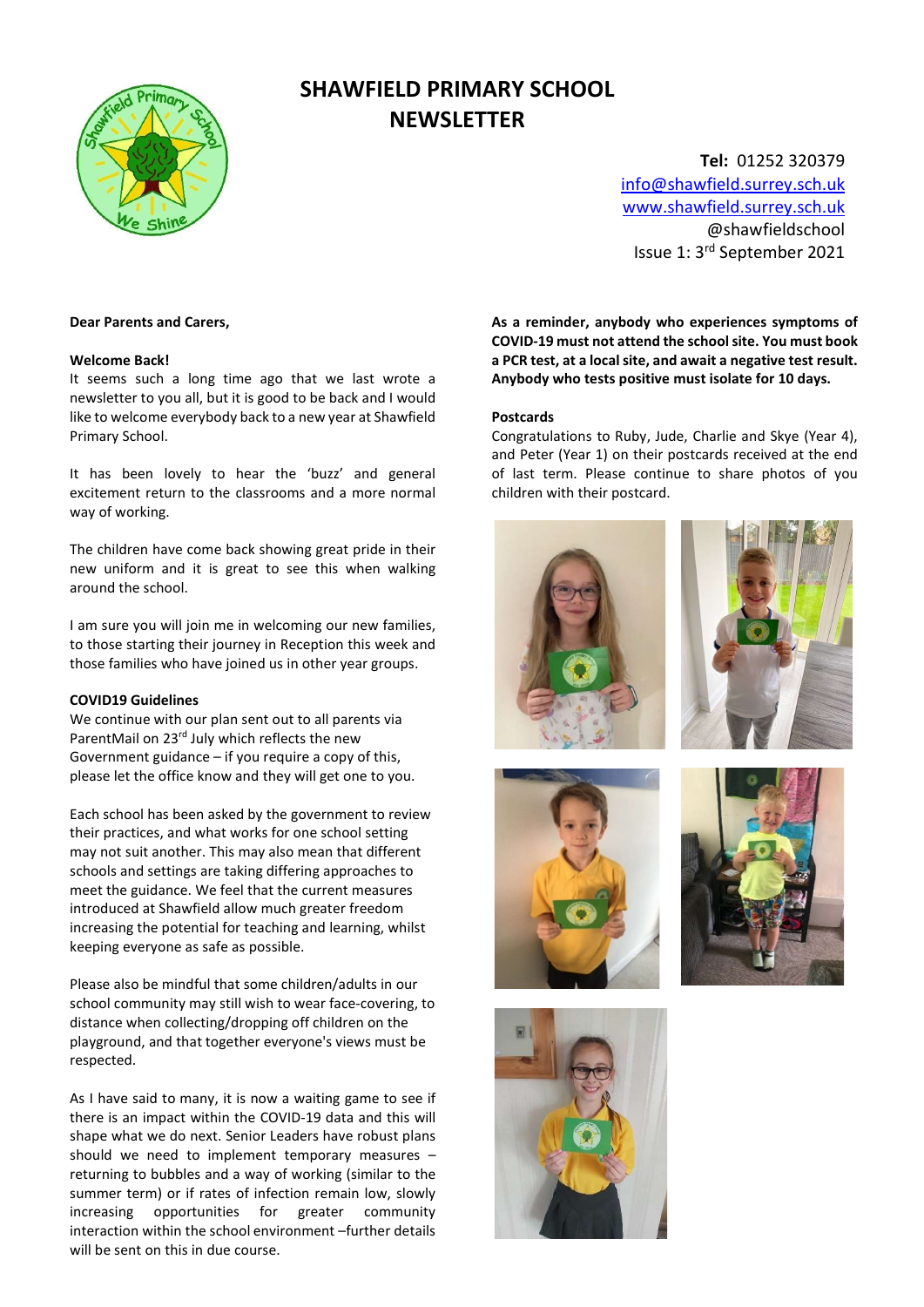# School Closed 22nd October 2021

We have been advised by Surrey County Council that Friday 22<sup>nd</sup> October, 2021 is a holiday in lieu of the additional Platinum Jubilee Bank Holiday on 3rd June 2022 which falls in the summer half-term break.

This means that the school will be closed to children and staff on Friday 22<sup>nd</sup> October and therefore the last day of the half term will be Thursday 21<sup>st</sup> October with normal finishing times.

#### Is your Child in Year 6?

If so, you need to apply online for a secondary school place by 31<sup>st</sup> October 2021! Applying on time gives you a better chance of getting one of your preferred schools.

If you live in Surrey, you can find out all you need to know about school admissions and apply online at surreycc.gov.uk/admissions or call 0300 200 1004.

## Nasal Flu Vaccination e-Consent (Years R - 6)

A letter was sent via ParentMail yesterday from the Children & Family Health Team giving details of how you can register your child for the nasal flu vaccination which is being given on Friday 15<sup>th</sup> October.

It is important to keep your child up to date with their immunisations and we would be grateful if you could reply online accordingly.

# Harvest Festival –  $8^{th}$  October, 2021

We will be holding our Harvest Festival on Friday 8<sup>th</sup> October and again we will be supporting the Farnham Foodbank. Receiving donations from schools goes a long way to ensure that they can continue to feed those in the local community who are in crisis, especially in these unprecedented times.

We would very much appreciate any non-perishable food items or toiletries but in particular, they have asked if Shawfield could collect the following items:

- Tinned Potatoes
- Instant Noodles
- Angel Delight

Please send your child in with any donations on the morning of the 8<sup>th</sup> October.

#### Attendance

As a reminder school attendance is now compulsory. It is vital for the school to complete an accurate record of a child's attendance, particularly during our response to the COVID pandemic – to enable us to meet our obligation for Track and Trace.

Just to remind parents/carers that if they take their children out of school without authority for 5 or more days (which do not need to be consecutive) they will be liable to receive a penalty notice. Currently, the amount payable under a penalty notice is £60.00 per parent/carer per child if paid within 21 days. Thereafter

the amount increases to £120.00 per parent/carer if paid between 21 and 28 days. If the penalty notice remains unpaid after 28 days, the Local Authority will consider prosecution in the Magistrates Court. Please note that penalty notices are issued per parent/carer per child, so a family with two parents and two children will receive four penalty notices.

Absence in term time can only be authorised in exceptional circumstances and family holidays are not considered by Surrey County Council as an exceptional circumstance.

# Surrey Healthy Schools



We are very proud to announce that Shawfield Primary School is currently one of only three schools in Surrey to have been acknowledged as developing the new Surrey Healthy Schools approach to wellbeing, health and achievement. Well done to every member of the school community who has been working so hard to promote positive physical, emotional and mental health throughout all areas of school life - it has been recognised!

#### School Lunch Menu

Please find attached the lunch menu for week commencing 6th September (Week 2).

# School Library – Amazon Wish List<br>amazon

Just to remind you all that we are continuing with our Amazon Wish List which is a great way of supporting the school. So far we have received around £600 worth of books.

We will continue to add to the Wish List over time. All books donated will be given a 'bookplate' from families and added to the school library.

https://www.amazon.co.uk/hz/wishlist/ls/2QWOGKXP8J WT5?ref =wl share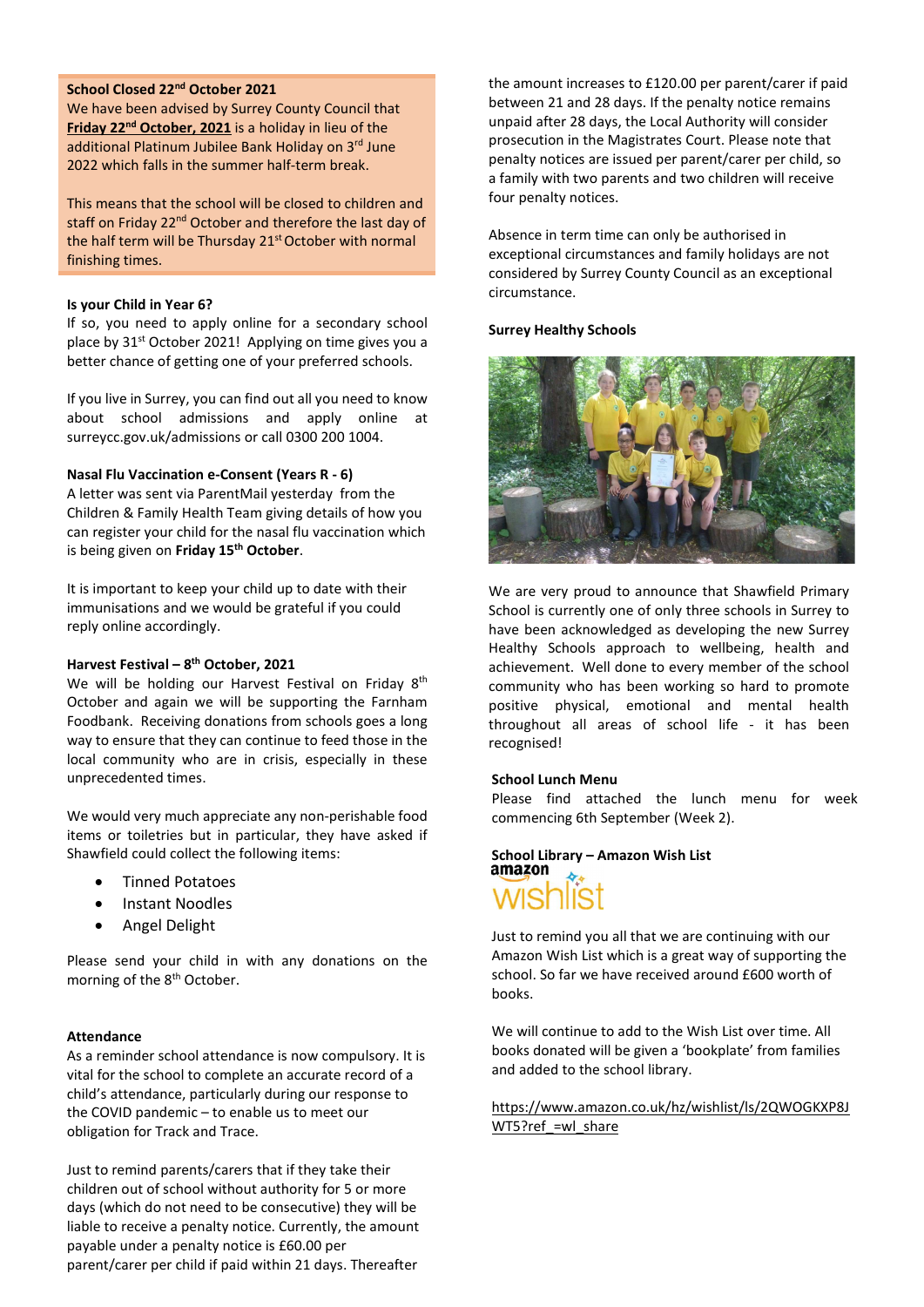# Confirmed INSET Dates 2021-2022

We are pleased to announce the dates for our five INSET dates next year.

Monday 20th September 2021 Tuesday 21<sup>st</sup> September 2021 Monday 21<sup>st</sup> February 2022 Friday 22nd July 2022

Yours sincerely,

Viorar

Mr Stephen Corcoran Headteacher

# Club Information

Flyers giving information on CM Sports After School Clubs were sent out via ParentMail earlier this week. Should you need a paper copy, please contact the office.

# **SSA News**

The Shawfield School (Parent Teacher's) Association would like to welcome all the new starters to Shawfield school. Our association meets throughout the year, planning



fundraising activities to support our school. Please follow us via our public Facebook

page https://www.facebook.com/Shawfield and look out for future communications via parent mail. If you would like to attend our next meeting and get involved, please contact us via:

Email: shawfieldschoolassociation@gmail.com Text / Phone: 07754 679296 or Facebook social media.

Community News

Guildford Young Carers Fund Day - 16<sup>th</sup> October



Guildford Young Carers Fun Day taking place on Saturday 16<sup>th</sup> October – please see attached flyer.

The last Young Carers event back in 2019 was a great success and offered respite to both children and parents. We hope to give the young carers a few hours of muchneeded freedom to be a child, which can be a rare opportunity for those caring for their siblings, parents or other relatives.

We hope to send more details on how to book in September, but for now, please 'save the date'.

### Surrey County Council Family Learning - Courses

We hope that you enjoyed a good summer break.

Please read on to discover our amazing range of courses on offer to families – all free, all online.

All Autumn term courses are now available to enrol on through our

webpage: www.surreycc.gov.uk/familylearning. ……or can be viewed using the links below (courses start in September):

#### Parenting

Explore Behaviour Strategies 2 week course Thursday 16th -23rd September 1-2.30pm

Understanding Children's Behaviour 5 week course Friday 17th-September- 15th October 10.30 am -12 pm

Understanding Children's Behaviour 5 week course Wednesday 22nd September -20th October 1pm-2.30pm

Understanding Children's Behaviour 5 week course Thursday 23rd September - 21st October 10-11.30am

Explore Behaviour Strategies 2 week course Thursday 23rd - 30th September 7.30-9 pm

# Courses for parents who speak English as an additional language (EAL)

English Grammar for EAL Families Key Stage One 6 week course Wednesday 15th September - 20th October 10-11.30am

English for EAL Families 6 week course Wednesday 15th September - 20th October 12.30-2pm

English for EAL Families 6 week course Thursday 16th September - 21st October 10-11.30am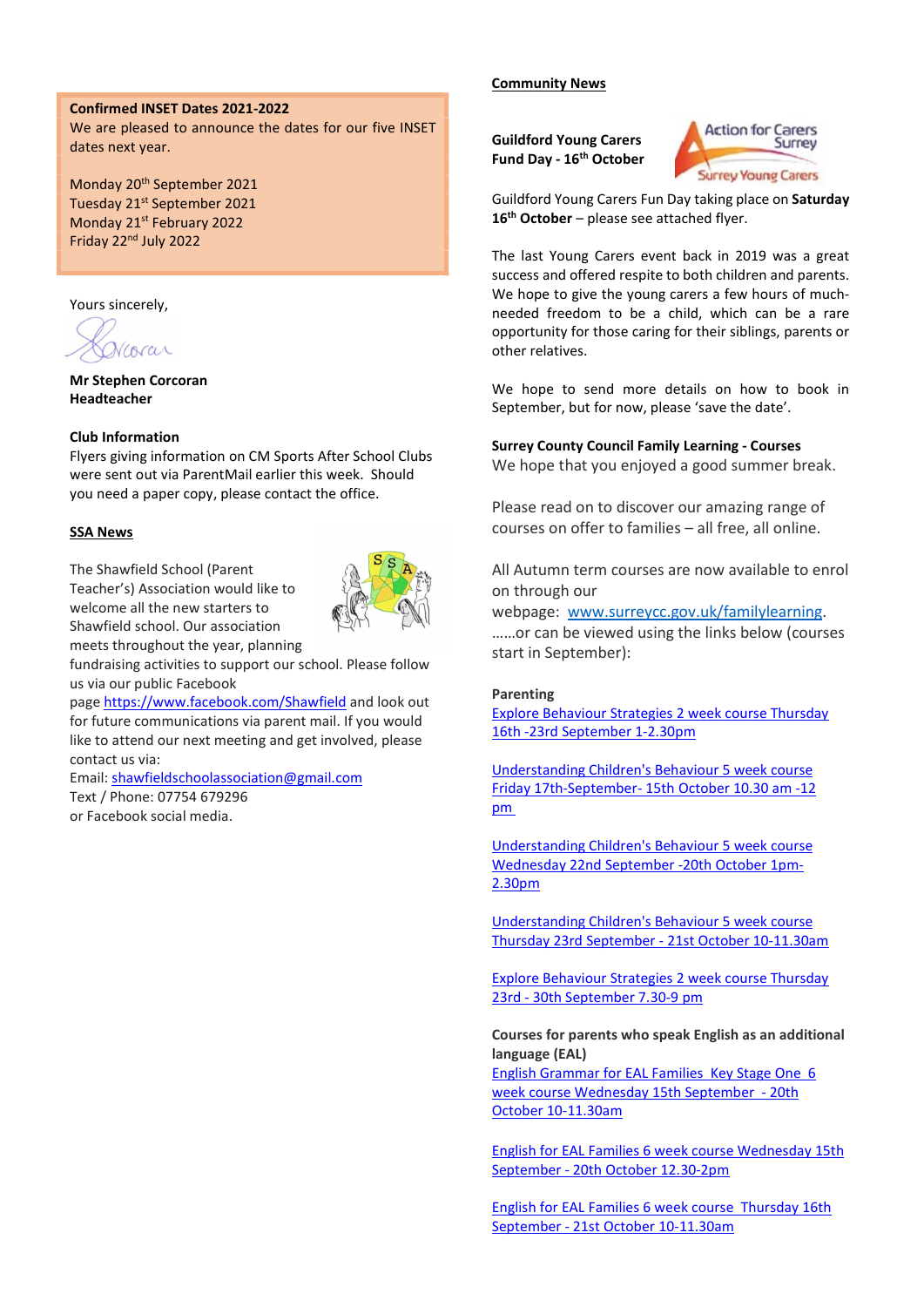English Grammar for EAL Families Key Stage Two 6 week course Thursday 16th September -21st October 12.30-2pm

Education in England workshop Friday 17th September 1pm-2.30pm

Phonics for EAL Parents workshop Friday 24th September 1-2.30pm

## Maths

Family Maths for Key Stage One 6 week course Thursday 16th September- 21st October 10-11.30am

Family Maths for Key Stage Two 6 week course Thursday 16th September-21st October 12.30-2pm

Family wellbeing and cookery

Yoga for Anxiety 3 weeks Tuesday 14th- 28th September 10-11.30 am

Family Yoga 3 week course (with child 5-10 yrs) Wednesday 15th -29th September 4.30-5.30pm

Health and wellness with Ayurveda 3 week course Thursday 16th -30th September 10-11.30am

Tasty Casseroles 3 week course Thursday 23rd September - 7th October 10-11.30 am